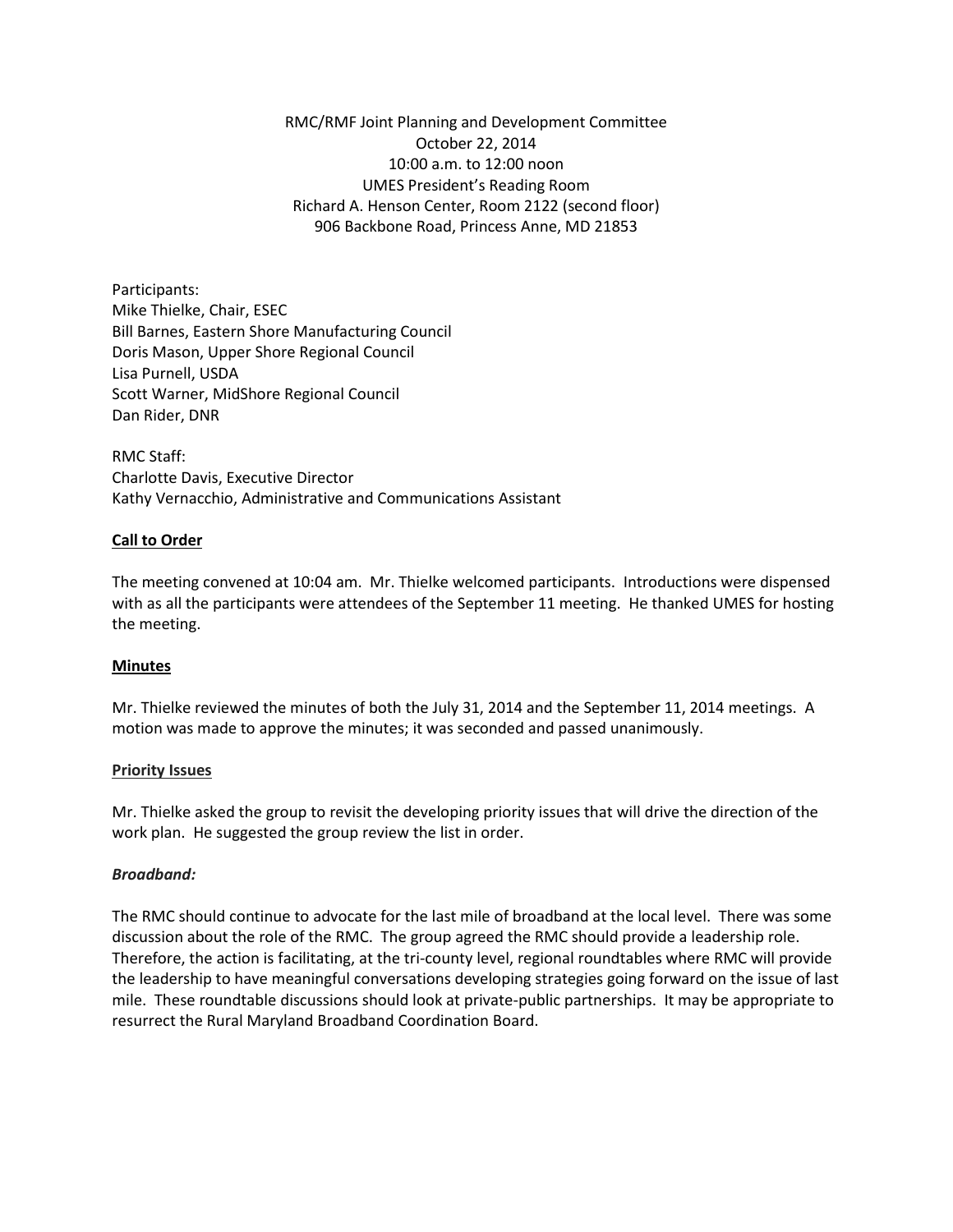# *Agriculture:*

# *Pursuing USDA RCPP*

In reviewing the items previously discussed, the group decided it would be appropriate to add a component regarding the sustainability of existing farms. It was decided the RMC would look into the possibility of pursuing a RCPP grant through the USDA. The grant would be administered through the Rural Maryland Foundation. We would be a conduit for groups who do not have the organizational capacity to develop a RCPP plan.

Between now and July 15, 2015, the RMC will create a working group to develop a strategy and a grant proposal for the RCPP program. During the beginning of 2015, we will outreach to identify groups that would be candidates for the RCPP program working with planning directors and conservation groups.

### *Promoting New Farmers*

The RMC will work with the USDA to identify and encourage veterans and minorities. By conducting outreach activities throughout rural Maryland, the RMC can serve as a conduit for veteran and minority farmers to develop a relationship with USDA.

Although the RMC is a rural advocate, we recognize it would be appropriate to have an urban/suburban component to this outreach recognizing there would be individuals in some areas that would have an interest in farming. Lisa Purnell introduced the Rural Coalition as a possible partner organization for these efforts. The Rural Coalition has worked with Accokeek Farms and Big City Farms. Big City Farms has created an urban farm with high tunnels in Brooklyn Park.

*Youth*

# *Energy*

Ms. Davis introduced the Maryland Energy Administration Game Changer Competitive Grant opportunity. The RMC would be a facilitator for feasibility studies for innovative, earlycommercialization stage energy generation. The intention of Game Change is to identify emerging technology and put it in place. Game Changer is open and accepting applications through December 19, 2014.

Mr. Rider said another grant vehicle will be announced, the Wood Energy Development Fund the purpose of this fund will be to underwrite the engineering feasibility studies for candidate facilities. There would be \$150,000.00 available to do six to 10 studies. The RMC could promote the grant program and wood energy alternatives to rural counties, especially hospitals. The RMC should reach out to Maryland Hospital Association's Green Energy designee.

Mr. Thielke suggested when we get to the topic of an annual summit instead of creating tracks we should create breakout sessions driven by our priority issues.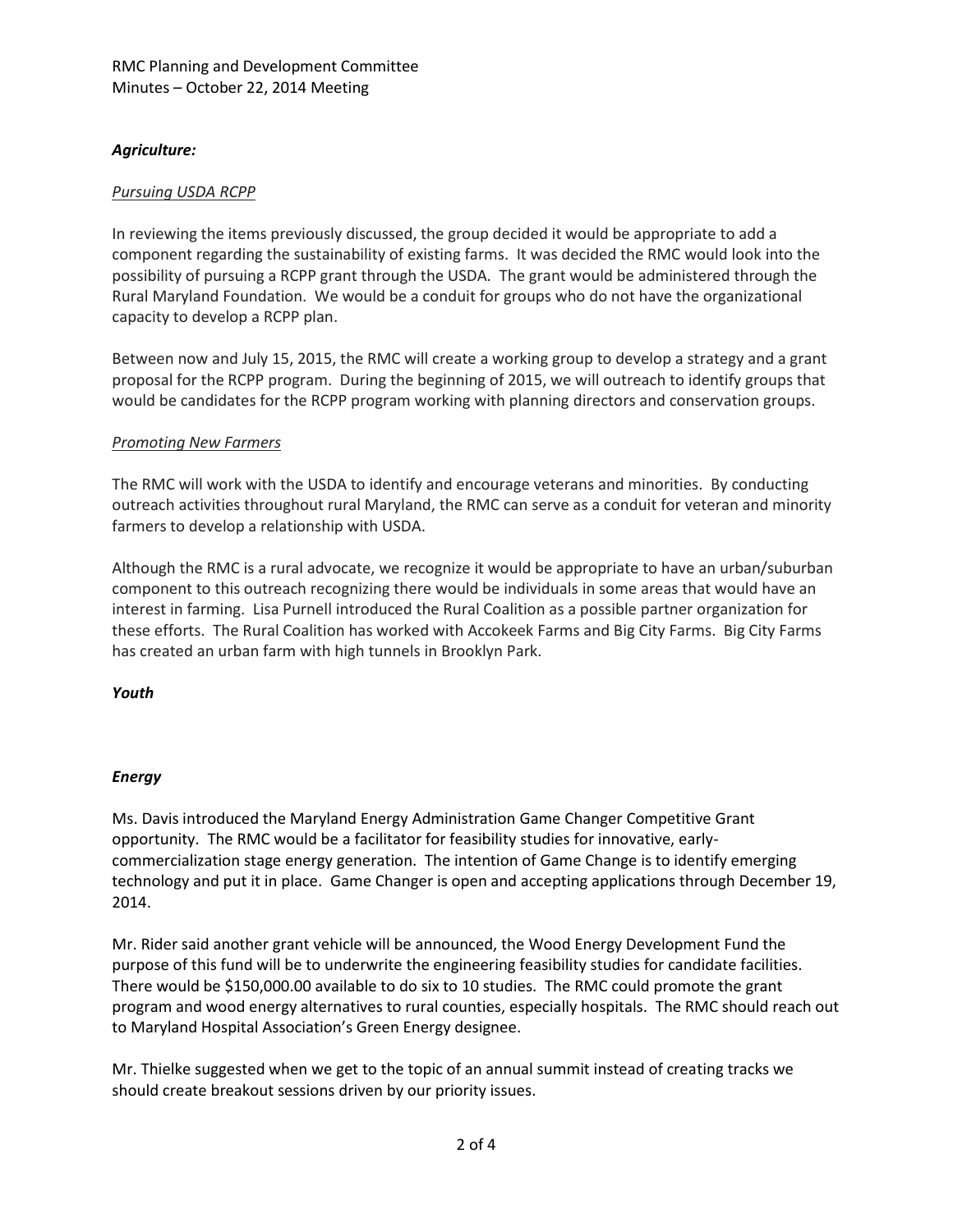# *Workforce/Economic Development*

Mr. Barnes discussed 3-D printing technology. Through an EDA grant, the Eastern Shore Entrepreneurship Center and the Eastern Shore Manufacturing Council would create a mobile innovation lab to provide 3-D printing teaching tools and skills for entrepreneurs and manufacturers. The purpose would be to engage manufactures and show them how 3-D printing can improve their manufacturing efforts and incorporate it in their process. This mobile lab could be used in the Eastern Shore as well as other areas throughout the State.

The group went on to discuss if there were other areas where the RMC could make an impact in workforce and economic development. The subject of soft skills was discussed as a major issue. There was a discussion that the development of soft skills can be partnered with the health initiative.

### *Health*

The RMC will further investigate the USDA Summer Feeding Program. We would partner with faithbased organizations and possibly consider soft skills training for middle schoolers. We agreed to develop our strategy for this grant by March, 2015.

Ms. Davis told the group the RMC has been approached by Maryland Bicycle and Pedestrian Advisory Committee (MBPAC) to partner on a federal grant. MBPAC is looking to encourage biking and pedestrian activities in rural areas to improve obesity and health.

# **Work Plan Strategy**

To recap the discussion, Mr. Thielke provided the following:

Broadband – the RMC will conduct regional roundtables, leadership and will resurrect the Rural Maryland Broadband Coordination Board.

Agriculture – the RMC will apply for the RCPP program – deadline July, 2015. Conduct regional roundtables to reconnect veterans and minorities with USDA.

Energy – MEA Energy Development Fund, wood grants, outreach to hospitals.

Workforce/Economic Development – mobile lab and soft skill training

Health – summer feeding program

#### **New Business/Recommendations**

Mr. Thielke suggested the RMC/RMF develop a three-year plan. He also asked that each member of the Committee to take ownership of a priority initiative.

Lisa Purnell – Agriculture